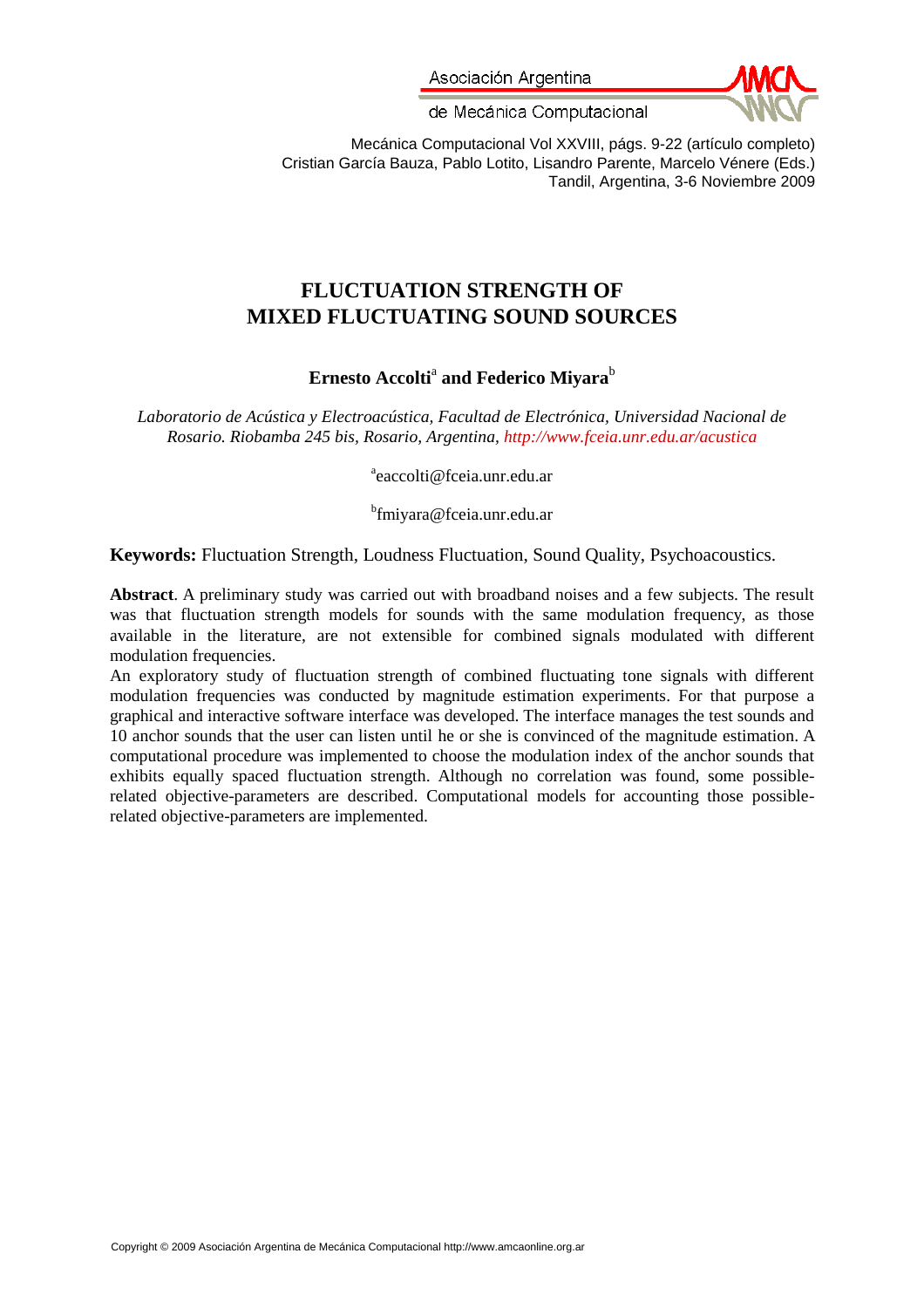# **1 INTRODUCTION**

Fluctuation Strength (FS) is the psychoacoustic parameter that describes how strongly or weakly sounds fluctuate. This parameter is sometimes called subjective or, more accurately, perceptual. There are models for frequency- or amplitude-modulated (FM or AM) sinusoidal tones, as for amplitude-modulated broadband noises. These models depend on the loudness of sound, particularly on the frequency and depth of the loudness fluctuation. Literature models assume that the modulating frequency is the same for all sound sources present in the signal.

When multiple sources are present in a single sound field, differences of modulation patterns among sources may aid segregation of the auditory images that represent the individual sources. These considerations apply to both AM and FM [\(Sheft 2008\)](#page-13-0). Experimental data from the literature support that human neural mechanisms extract AM information. When this segregation is possible FS could be, to some extent, separated too. But there are other cases when it is not possible, because of the individual perception differences, because the carrier frequency bands are very similar or just because the same source produces sound as combination of modulations [\(Moore et al., 2002\)](#page-13-1).

In this paper the research focus on non-separated FS of mixed AM sounds with different modulation frequencies as a complement of a routine for the controlled combination of sounds to be used in experiments in noise perception (see [Accolti et al., 2008\)](#page-12-0).

# **2 MODELS**

For single noises and tones, FS sensation has been proven to be proportional to the temporal masking depth  $(\Delta L)$ , e.g. the difference between the maximum and minimum level of the masking pattern. The masking pattern is defined as the necessary sound pressure level of a frequency-independent test tone to be just audible in the presence of a masking tone. For broadband noises Δ*L* is largely independent of frequency because the nonlinearity of the upper slope in masking patterns overlaps with the adjacent frequency bands but for AM tones some frequency dependence occurs. Furthermore maximum and minimum masking patterns are those after postmasking occurs. Postmasking can be defined as the temporal-dependent sound pressure level of a very short burst tone that occurs after a masking tone or noise ends necessary to be just audible. So, before computing the minimum and maximum masking levels, a two dimensional (time and frequency) response must be estimated. This response is computed in terms of the loudness [\(Chalupper et al., 2002\)](#page-12-1) that could be seen as a nonlinear serial block with masking pattern. Experimental data show that FS shows a band-pass characteristic as a function of modulation frequency, with a maximum around 4 Hz [\(Zwicker](#page-13-2)  [et al., 2007\)](#page-13-2). Zwicker proposed equation [\(1\)](#page-1-0) for pure tones

<span id="page-1-0"></span>
$$
FS = \frac{0.008 \int \Delta L}{\left(f_{\text{mod}}/4Hz\right) + \left(4Hz/f_{\text{mod}}\right)}\text{vacil}
$$
\n(1)

where  $f_{\text{mod}}$  is the modulation frequency of an AM or FM tone.

A block diagram of the algorithm for FS calculation is outlined in [Figure 1](#page-2-0) [\(Chalupper](#page-12-2)  [2000\)](#page-12-2). The input data is the time signal relative to the sound pressure filtered to account for free field to the inner ear transmission. For broadband noises, in line to simplify the model, this input data can be supplied in 24 frequency bands corresponding to the critical bands related to the basilar membrane [\(Zwicker et al., 2007\)](#page-13-2).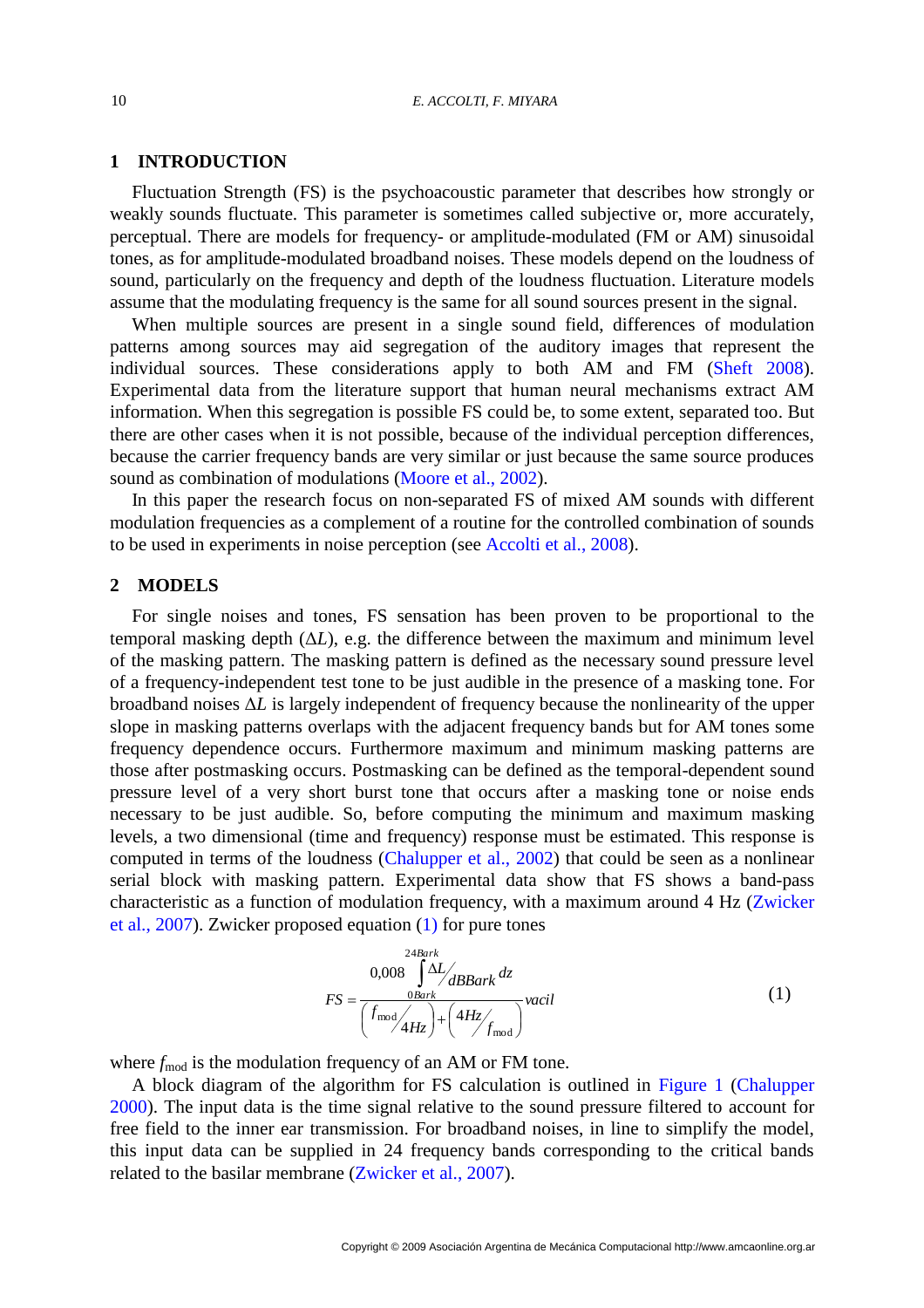

Figure 1: Fluctuation Strength calculation blocks diagram

# <span id="page-2-2"></span><span id="page-2-0"></span>**2.1 Fluctuation Strength algorithm for simple sources**

The envelope extraction is done by a first order low pass filter with time constant  $\tau = 4$  ms applied to the squared signal followed by an 88 factor downsampling step. The antialiasing filtering involved in the downsampling process removes any remaining high frequency ripple, while retaining the relevant features of the envelope. Note that for broadband noises the envelope extraction is a 24-channel parallel operator. The modulation frequency  $(f_{\text{mod}})$  is calculated as the reciprocal of the time period of two adjacent maximum.

The nonlinear loudness transformation is calculated by equation [\(2\)](#page-2-1) in accordance with [Zwicker et al., 2007.](#page-13-2)

<span id="page-2-1"></span>
$$
N'(z) = N'_0 \left(\frac{E_{TQ}(z)}{s(z)E_0(z)}\right)^{0.23} \left[ \left(1 - s(z) + s(z)\frac{Es(z)}{E_{TQ}s(z)}\right)^{0.23} - 1\right]
$$
(2)

where  $N'(z)$  is the critical-band rate (*z*) dependent specific loudness and  $N_0$  is the reference specific loudness. The hearing threshold  $(E_{\text{TO}})$ , the excitation  $(E)$  and the reference excitation (*E*0) are single values for sinusoids and are frequency (or critical-band rate) dependent for broadband or multiple sinusoidal tone noises. And the ratio (*s*) between the sound intensity of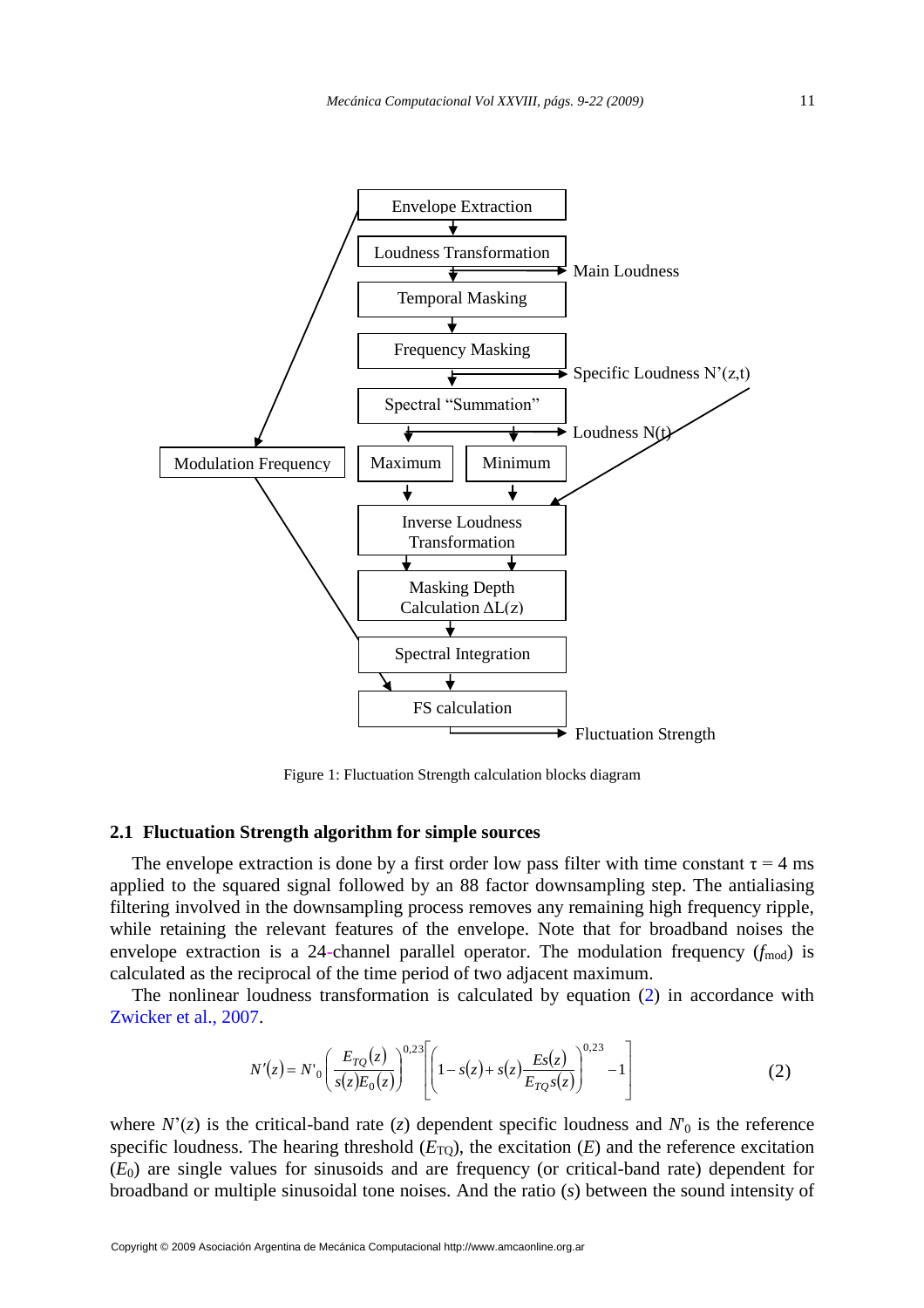a just-audible test tone and the sound intensity of the internal noise appearing within the critical band at the test tone's frequency is a frequency dependent value either for single tones or broadband noises.

The main loudness function is available after the loudness transformation block. The temporal masking block accounts for postmasking only because premasking time is similar to the response time of the filter used in the envelope extraction block. The postmasking is modeled as a nonlinear filter as proposed by [Chalupper et al., 2002](#page-12-1) in accordance with [Zwicker 1984](#page-13-3) results.

The masking pattern is achieved with the frequency masking block model by Zwicker et [al., 2007,](#page-13-2) using the reported tuning curves (see [Figure 2\)](#page-3-0)



<span id="page-3-0"></span>Figure 2: Masking patterns for test pure-tones masked by pure tones. The parameter is the masker level.

The output of this block is the specific loudness time pattern, a time and frequency dependent, two dimensional, matrix for broadband noise as for single or multiple pure tones. [Figure 3](#page-3-1) shows an example of a two-tone complex.



<span id="page-3-1"></span>Figure 3: Specific loudness for two pure tones of 63 and 65 dB sound pressure level, 10 and 11 bark respectively and both sine-modulated at 4 Hz with 40 dB modulation depth.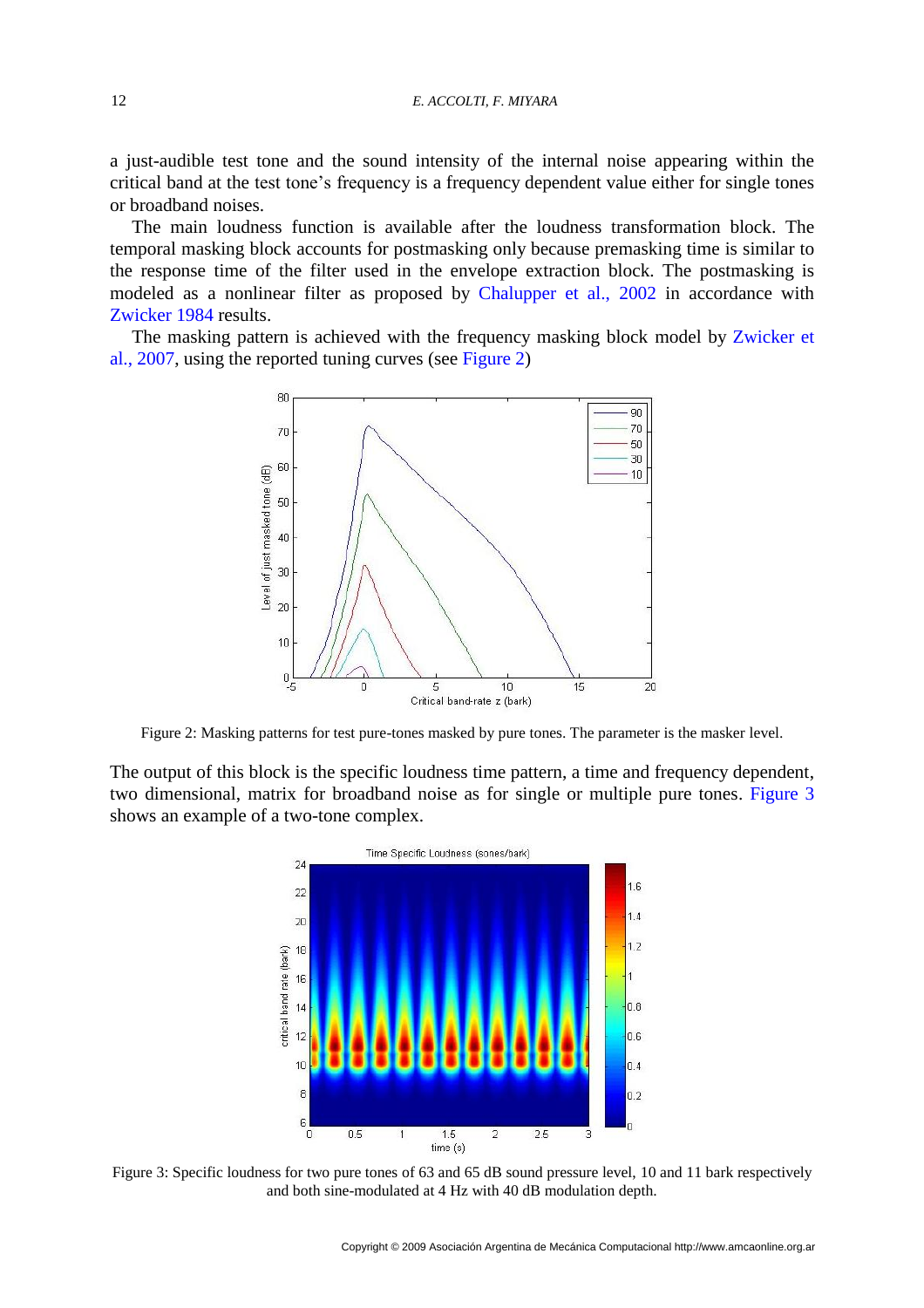A spectral perceptive summation is done by keeping the maximum values for each z from each z channel, achieving time-dependent loudness shown in [Figure 4.](#page-4-0)



Figure 4: Loudness for two pure tones of [Figure 3.](#page-3-1)

<span id="page-4-0"></span>The instants for which the maximum and minimum loudness occur are used as candidates for which the maximum and minimum masking levels also occur. First the frequencydependent specific loudness at such instants is sliced out from the matrix depicted in [Figure 3.](#page-3-1) Then the inverse loudness transformation block calculates the inverse of equation (2) to get the maximum and minimum masking levels depicted in [Figure 5.](#page-4-1)



<span id="page-4-1"></span>Figure 5: Maximum (blue) and minimum (black) masking levels for pure tones of [Figure 3.](#page-3-1) The masking depth  $\Delta L(z)$  is the distance between these two curves.

Finally the last block implements equation [\(1\),](#page-1-0) where the inputs are the spectral integration of masking depth, achieved in the spectral integration block, and the modulation frequency.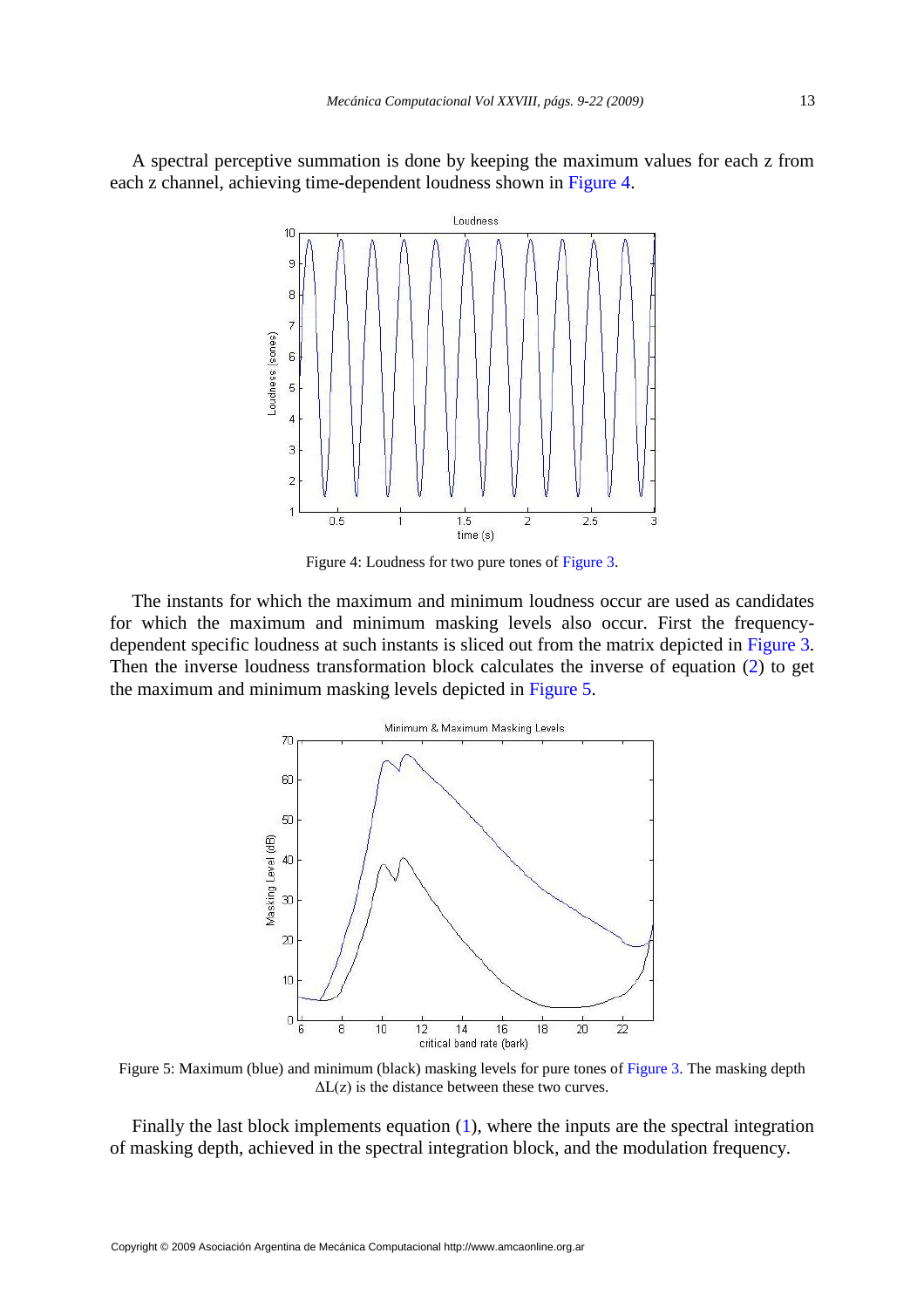# **2.2 Fluctuation Strength of mixed sources**

Although a complete model is not yet available, results demonstrate some facts that can be useful for further studies as for a better understanding the phenomena.

A mixed signal of two (or more) AM signals with different modulation frequencies  $(f_{\text{mod},i}; i)$  $= 1,2$ ) exhibits a compound modulation frequency ( $f_{\text{mode}}$ ). Throughout time  $f_{\text{mode}}$  varies around the greatest of  $f_{\text{mod},i}$ . The distribution of  $f_{\text{modc}}$  (in a logarithmic transformation) is illustrated in [Figure](#page-5-0) 6 for two AM sine signals with modulation frequencies  $f_{\text{mod},1} = 4$  Hz and as function of  $f_{\text{mod},2}$ , respectively. Note that when  $f_{\text{mod},2} \approx 4 \text{ Hz} = f_{\text{mod},1}$ ,  $f_{\text{mod}}$  is approached by a constant value (the same for  $f_{\text{mod},2} \approx 2$  Hz). For  $f_{\text{mod},2} < f_{\text{mod},1}$ ,  $f_{\text{mod},2}$  varies around  $f_{\text{mod},1}$ , and for higher values of  $f_{\text{mod},2}$ ,  $f_{\text{mod}}$  varies around  $f_{\text{mod},2}$ . This fact adds a confusion variable for the experimentation since it has been demonstrated that the time variance of psychoacoustical parameters such as loudness [\[Kuwano et al., 2003\]](#page-13-4), roughness and FS [\[Hastings et al., 2001\]](#page-12-3) tends to show a different global value than the average value of the instantaneous ones. The variance of  $f_{\text{mode}}$  is calculated to take into account that inherent variable (see [Figure 7\)](#page-6-0).



<span id="page-5-0"></span>Figure 6: Distribution of compound modulation frequency for a 20 seconds sample of two AM sine tones with  $f_{\text{mod},1} = 4$  Hz as function of  $f_{\text{mod},2}$ .

[Figure 7](#page-6-0) shows the standard deviation relative to the compound modulation frequency of 2033 samples of two AM sine tones, the modulation frequency of the first tone was set at 4 Hz and the second one at 2033 values linearly spaced from 0,25 Hz to 32 Hz corresponding to each of the 2033 samples.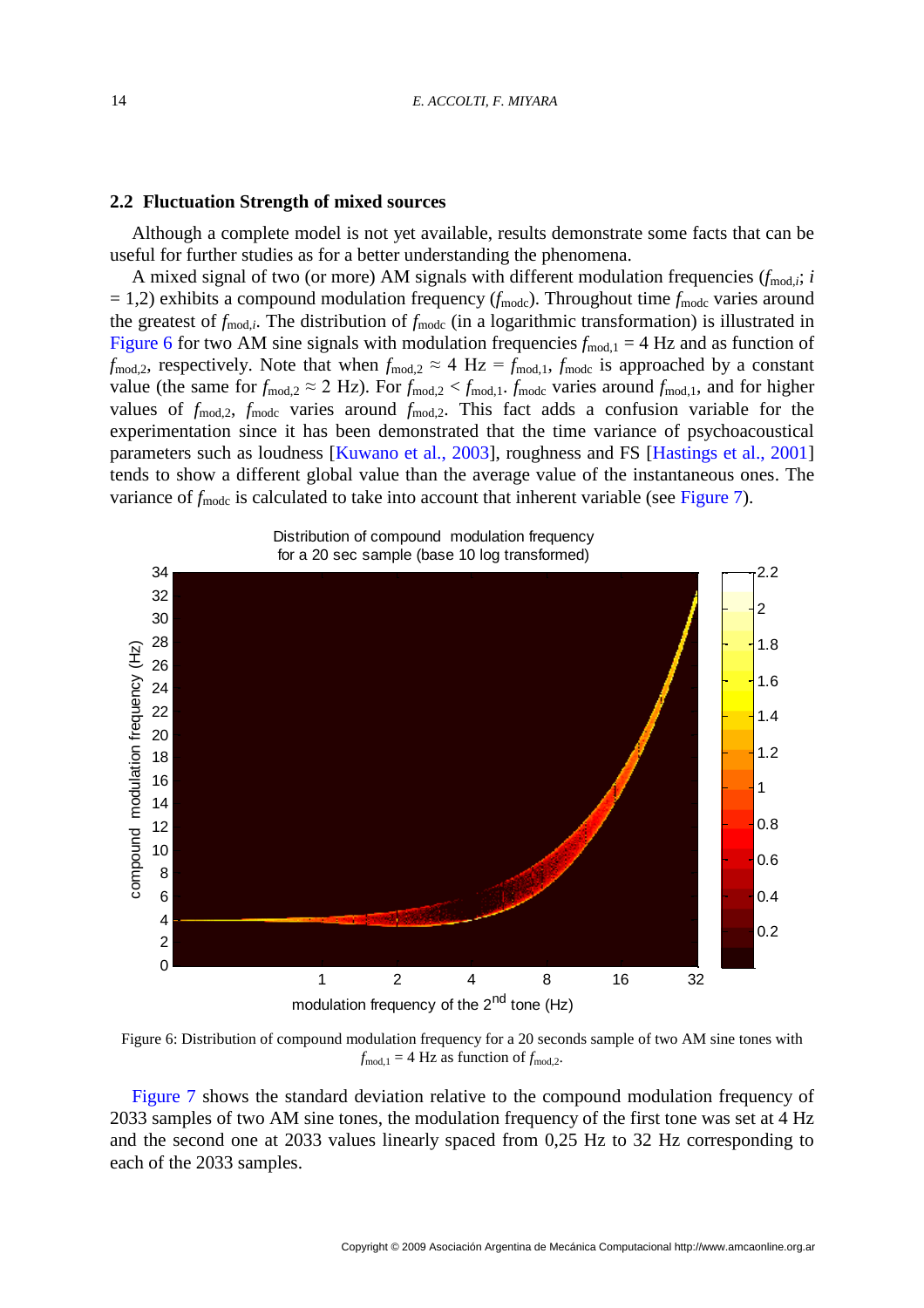

<span id="page-6-0"></span>Figure 7: Standard deviation relative to compound modulation frequency for a 20 s sample of two AM sine tones with  $f_{\text{mod},1} = 4$  Hz as function of  $f_{\text{mod},2}$ .

# **3 SETUP**

The setup used in the experiment is described in this section. Every signal was presented using the virtual auralization setup described above. The broadband experiment was conducted without any graphical interface and all the other experiments were carried out using the experiment platform described above

#### **3.1 Virtual auralization**

The auralization was done using an external soundcard (M-Audio Mobile Pre) in series with a self designed impedance adaptor loaded with extended range (up to 16 kHz) audiometric earphones (Sennheiser HDA 200).

A practical procedure was implemented to compensate the effects of the soundcard response as well as the pressure- to free- field and the voltage- to pressure- field effects. This procedure will be described in [Accolti et al., 2009.](#page-12-4)

#### **3.2 Experiment platform for a magnitude estimation test**

A computational platform was developed for a magnitude estimation test (see [Figure 8\)](#page-7-0). The buttons Ref1 to Ref 10 play sounds with known and equidistant FS as anchor. The button Play Test plays the sound to be tested. The subject has to introduce his estimation in the text box and press Next button to pass to the next test sound, listening at the tested sound at less one time and the every anchor wanted at any times wanted. The test sounds appear in random order for each subject.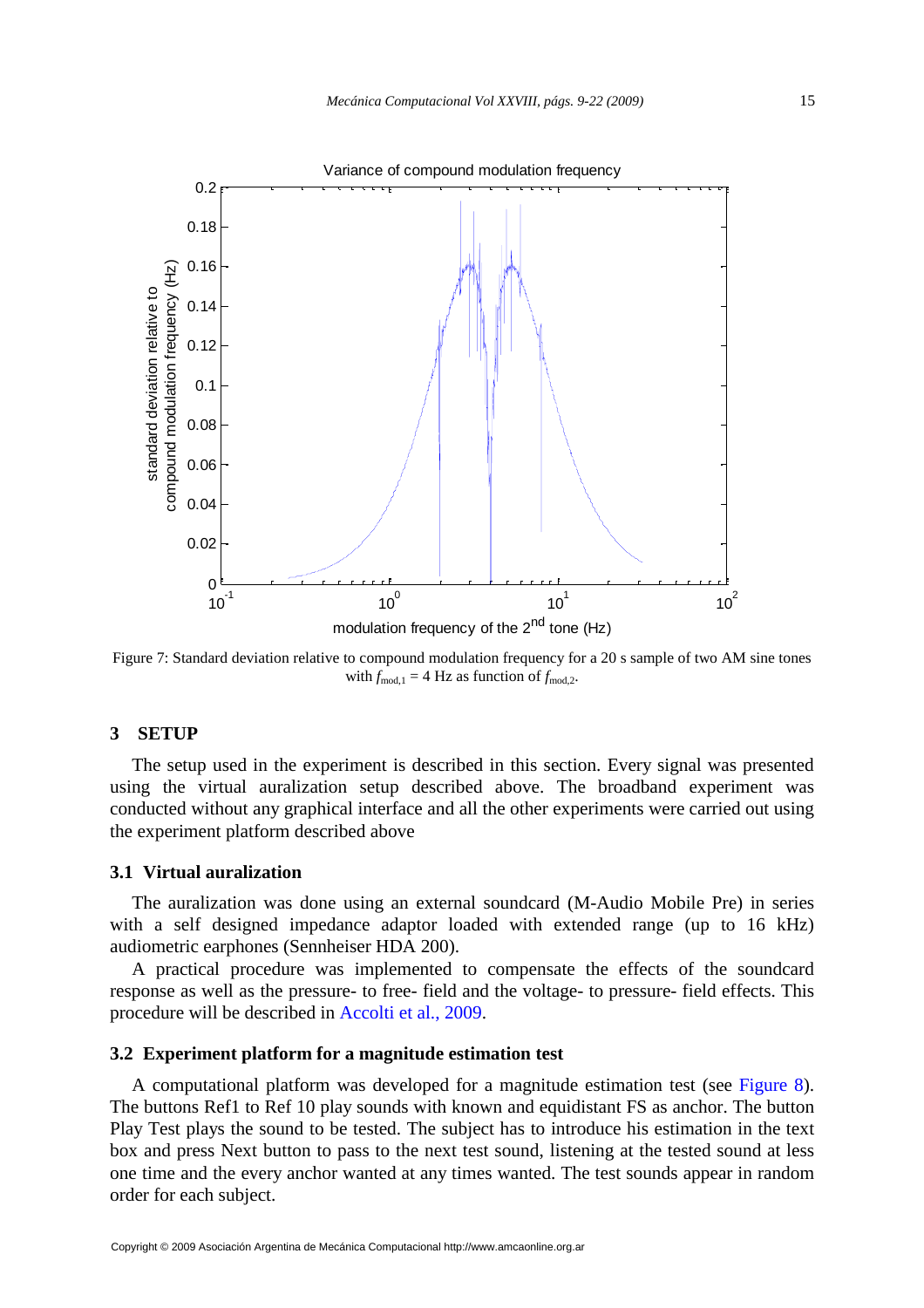

Figure 8: Test Platform.

<span id="page-7-0"></span>This platform is also used for training purposes using just the anchors buttons.

# **3.3 Reference sounds (anchors)**

Before describing the anchor, the fluctuation strength model was implemented for a set of 1 kHz sine tones amplitude modulated at 4 Hz with modulation index (m) from 0,1 to 1 in 0,01 steps getting an FS vs. *m* plot. A 10-element FS vector from the minimum to the maximum value of FS was generated and the modulation index *m* was estimated using a spline interpolation of the inverse of FS. The inverse of FS (m) is illustrated in [Figure 9](#page-7-1) (Note that FS values have been chosen equidistant).



Figure 9: Modulation index for anchors.

<span id="page-7-1"></span>Finally the anchors are generated using these values of *m* for AM sine tones keeping the other parameters equal to those used before, i.e.,  $f = 1$  kHz and  $f_{\text{mod}} = 4$  Hz.

# **4 EXPERIMENTATION**

### **4.1 Broadband noise signals at different modulation frequencies**

Some preliminary perception tests were conducted to find out the influence on FS when noises with different fluctuation patterns are mixed.

A test for the comparison of stimulus in pairs has been conducted with three subjects using three sounds. The subjects are frequently involved in psychoacoustical tests so they can be considered trained subjects. All three sounds were generated in mathematical software: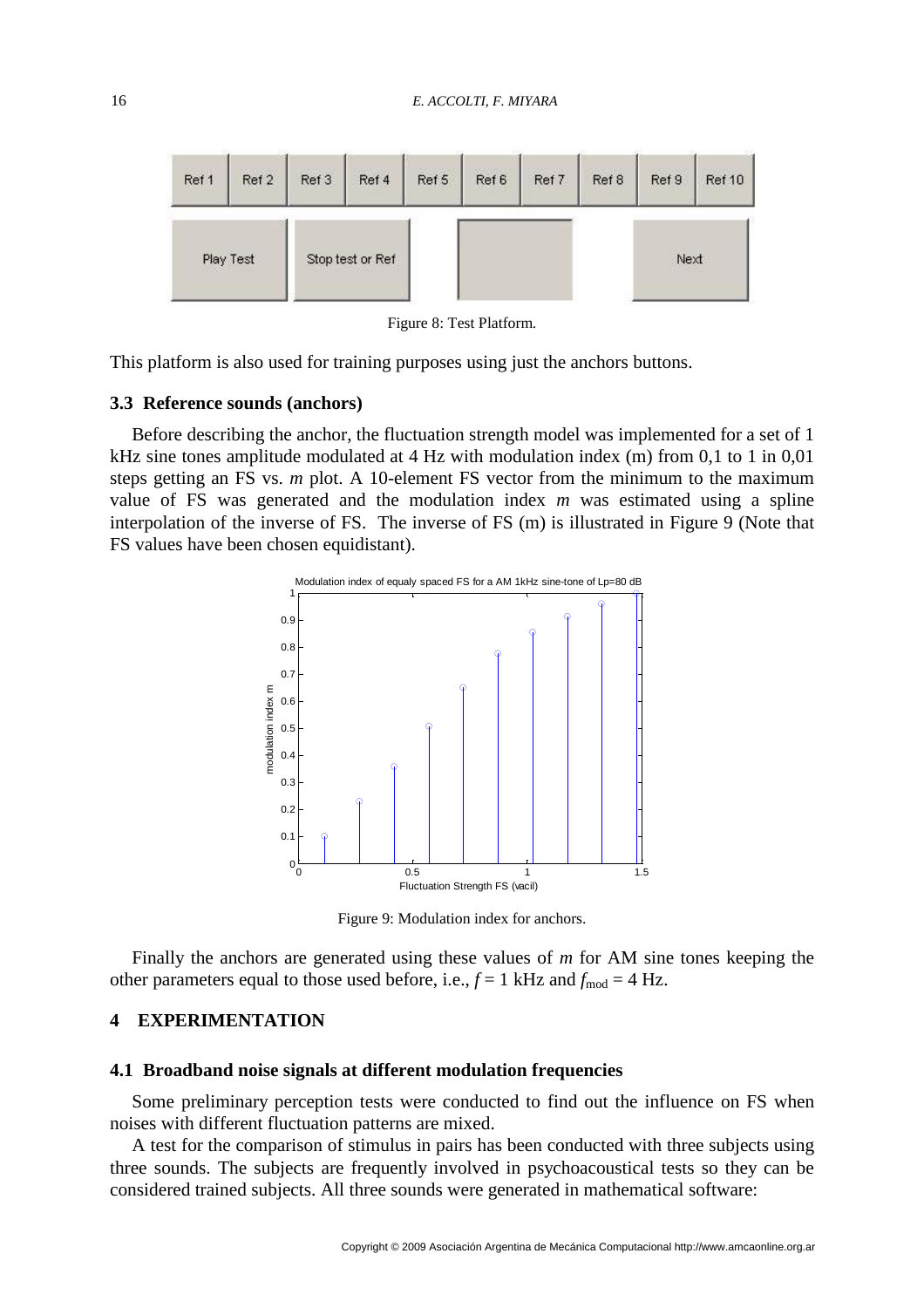- a) White noise of sound pressure level  $L_p = 60$  dB modulated by a 5 Hz sine wave with 40 dB modulation depth
- b) White noise of  $L_p = 60$  dB modulated by a 6 Hz sine with 40 dB modulation depth
- c) The mix of sounds *a* and *b*

The sounds were presented in pairs. Both possible sequential orders were used for each pair. Between the six pairs of sounds a 5 s silence was used to separate them. Between each pair there was a 2 s silence. The subjects were asked to select the most strongly fluctuating sound of each pair.

#### **4.2 Pure tone signals at different modulation frequencies**

#### **Training**

A preliminary test with 10 subjects was conducted, concluding that the results were strongly variable from one subject to another. The reason of that variability may be that the very meaning of FS was not clear for subjects. Particularly, the well known problem that FS is frequently confused with roughness [\[Zwicker et al., 2007\]](#page-13-2) was confirmed by spontaneous information provided by some of the subjects. To prevent it, a second experiment was conducted but after a training procedure.

The procedure is similar to the experiment itself but the FS value for each test is shown after the subject reports his judgment for that test. The test sounds are AM broadband noises with known FS.

The training procedure ends when subjects consider that FS concept is clear.

# **Test sounds**

In order to better understand the behavior of FS for signals with mixed modulated signals, a magnitude estimation test was conducted using the experiment platform for the combination of two pure tones modulated at different modulation frequencies as the test signals.

The first tone was set at a carrier frequency of  $f_1 = 1456$  Hz (11 bark), a sound pressure level  $L_{\text{pl}} = 70$  dB, a modulation frequency  $f_{\text{mod},1} = 4$  Hz and a modulation index  $m_1 = 0.98$  (40) dB modulation depth).

The other tone was first set at a carrier frequency of  $f_2 = 1666$  Hz (11,9 bark), and a modulation index  $m_2 = 0.98$  (40 dB modulation depth). The sound pressure level ( $L_{p2} = 70.6$ ) dB) was chosen to be on the same equal loudness level contour than the first tone. For that purpose the loudness level that corresponds to  $L_{p1}$  and  $f_1$  was first computed as in Espinoza et [al., 2006.](#page-12-5) Then the value of  $L_{p2}$  was derived by spline interpolation from the loudness level data generated using the [ISO226](#page-13-5) method. The modulation frequency  $f_{\text{mod},2}$  was varied exponentially to get the 12 test signals shown in [Table 1.](#page-8-0)

Table 1: Modulation frequency for the second combining tone (Hz)

<span id="page-8-0"></span>The frequency difference between signal carriers (210 Hz) has been selected to be greater than the modulation frequencies reported to cause high roughness sensation [\[Zwicker et al.,](#page-13-2)  [2007\]](#page-13-2) in order to avoid that sensation by avoiding the intrinsic modulation arising from the beating of two simultaneous tones at different frequencies.

A second set of 12 test signals was generated using the same parameters as in the first case but with  $f_2 = 4554$  Hz (18 bark) and  $L_{p2} = 67,4$  dB.

The spectral integration of the difference in the masking pattern  $($  $\Delta L(z)$ d $z)$  of the test signals has been estimated following the algorithm described in [Figure 1,](#page-2-0) up to the spectral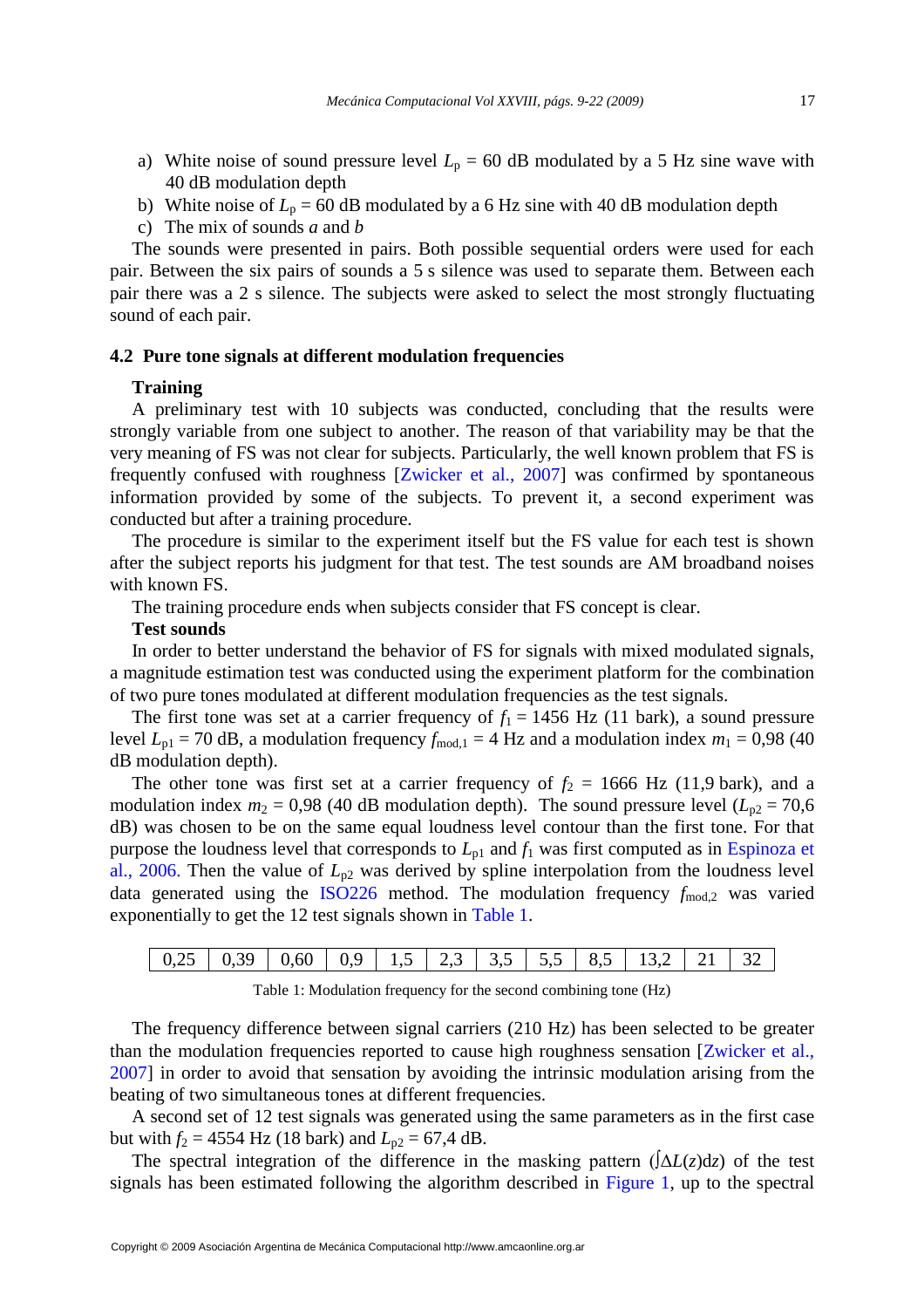summation block. [Figure 10](#page-9-0) and [Figure 11](#page-9-1) show ∫Δ*L*(*z*)d*z* for first and second set of signals, respectively.



<span id="page-9-0"></span>Figure 10: Spectral integration of the difference in the masking pattern of two AM sine tones with  $f_{\text{mod},1} = 4$  Hz as function of  $f_{\text{mod},2}$ . (carriers in the same critical band).



<span id="page-9-1"></span>Figure 11: Spectral integration of the difference in the masking pattern of two AM sine tones with  $f_{mod,1} = 4$  Hz as function of  $f_{\text{mod},2}$ . (carriers in different critical bands).

The standard deviation relative to the compound modulation frequency for each test signal is calculated as in procedure yielding to [Figure 7.](#page-6-0)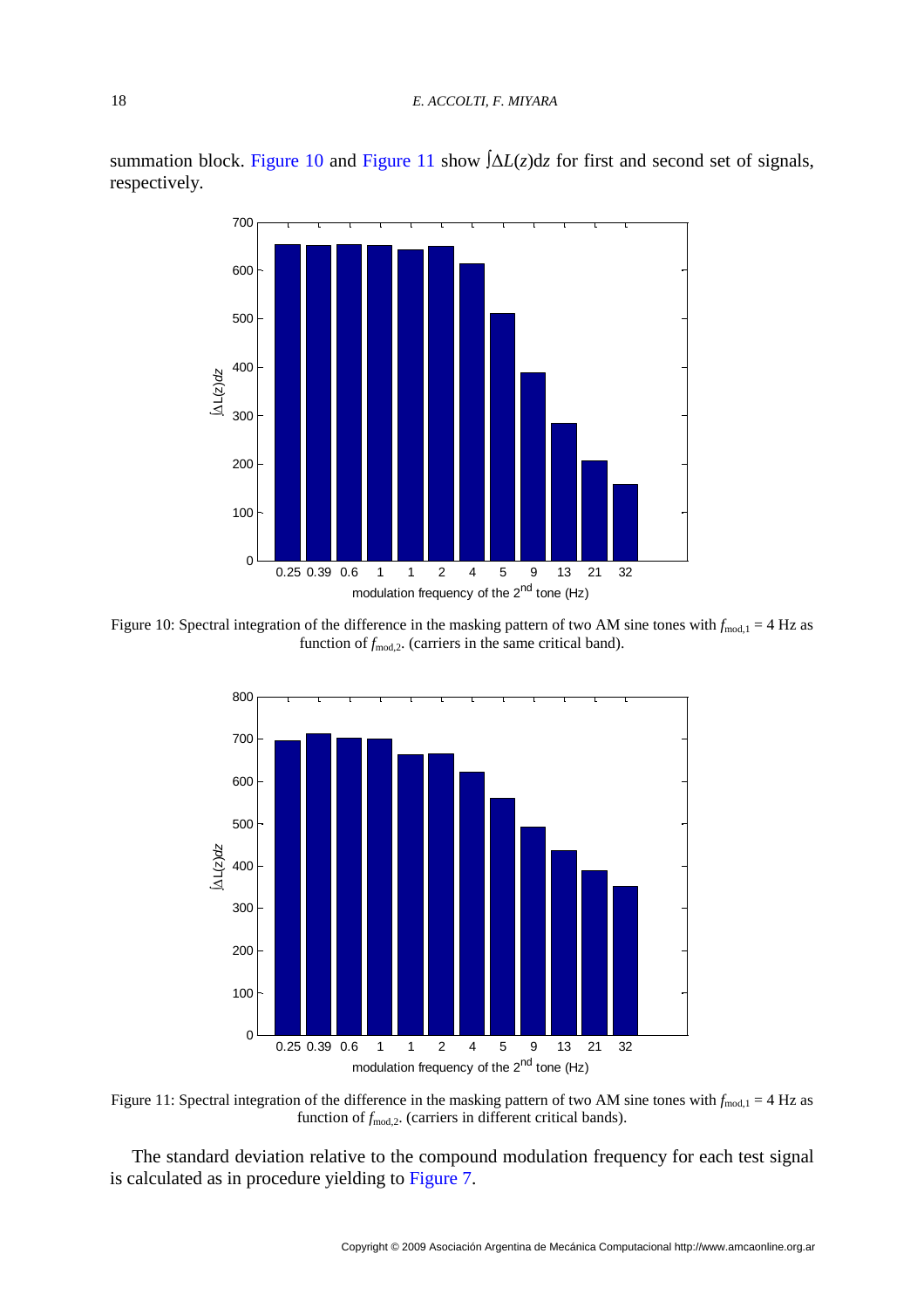# **5 RESULTS**

# **5.1 Broadband signals at different modulation frequencies**

Sound *c* was reported as the most fluctuating one, then *b* and finally *a*, which was never chosen as the most strongly fluctuating one.

The FS of sound *a* and *b* was computed numerically by the models given in [2.1,](#page-2-2) as expected it is in accordance with the empirical data exposed in the literature. Even though these models have not been developed for different modulation frequencies, an attempt was made to use them to approximate the FS of the sound *c*. From these procedure the estimation of the most fluctuating sound is *b*, the next is *a* and finally *c*, in contradiction with aforementioned experimental results.

# **5.2 Combination of 2 pure tone signals at different modulation frequencies**

The training procedure results are illustrated in [Figure 12](#page-10-0) in terms of the relative error for each subject (subjects are coded as AS, FE, JN, EX and EO) as function of the sequential order of the test. The absolute maximum error is assigned a score of 100. Although the error tends to decrease as the number of training tests grows, the final error values are still large with a few exceptions. The standard deviation of the error percentage for each subject is reported in [Table 2.](#page-10-1)



<span id="page-10-0"></span>Figure 12: Results of training procedure in sequential order. (Each subject decided to end the training procedure when the FS concept was clear.)

| Subject                            |    |  | $FE$ $IN$ $EX$ | $E\Omega$ |
|------------------------------------|----|--|----------------|-----------|
| Standard Deviation of error $(\%)$ | 40 |  |                |           |

<span id="page-10-1"></span>Table 2: Standard Deviation of error in the training procedure for each subject.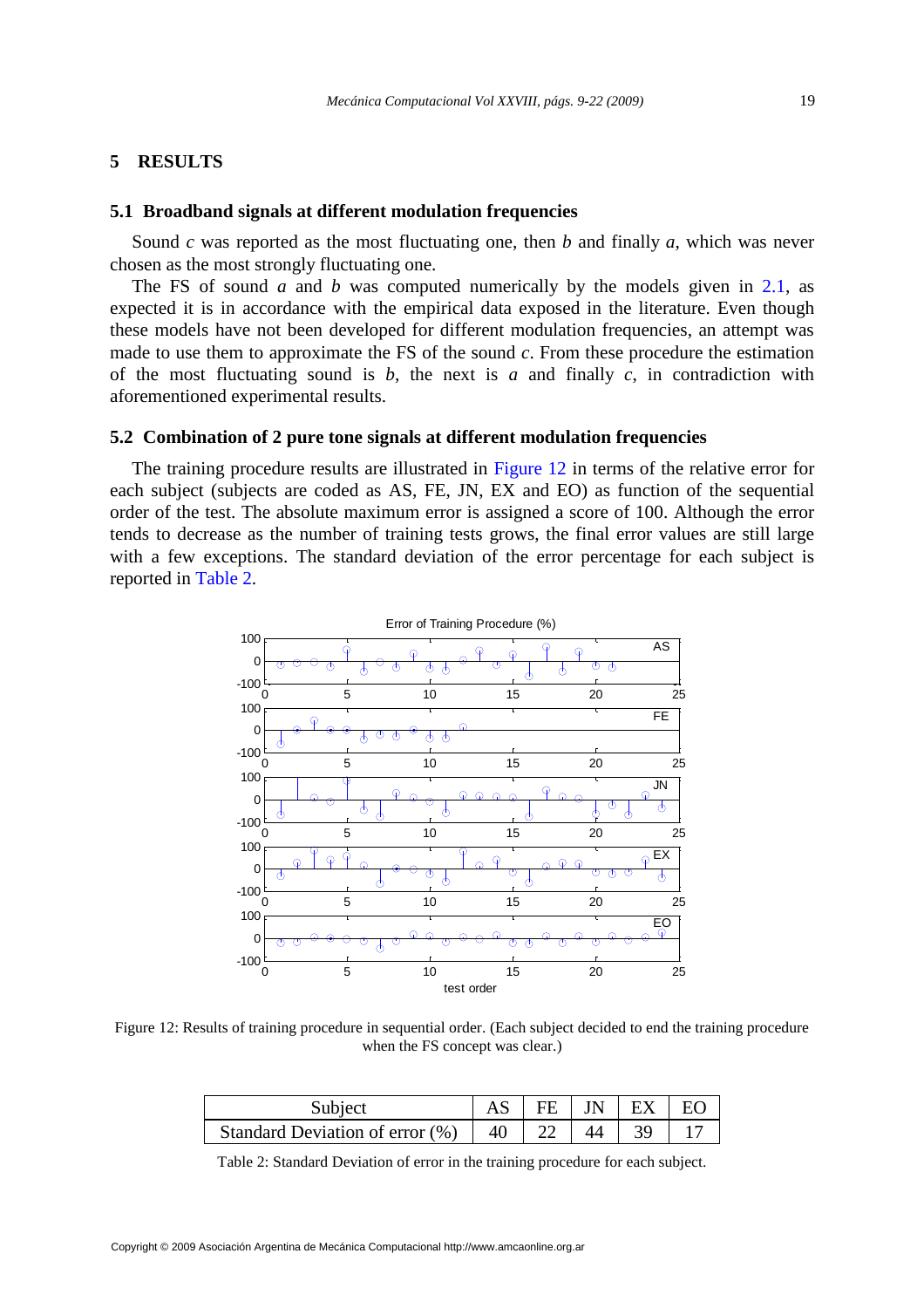#### 20 *E. ACCOLTI, F. MIYARA*

Results of the experiment using the first set of 12 signals (both carriers in the same critical band) are shown in a box and whiskers plot (see [Figure 13\)](#page-11-0). Boxes represent the interquartile range, red lines the medians (50th percentile), black circles the average, whiskers the extreme values reported within 1,5 times the interquartile range and red plus signs the outliers, i.e. values exceeding the extreme values.



Figure 13: FS of two AM tones with carriers in the same critical band.

<span id="page-11-0"></span>Results using the second set of 12 signals (each carrier in a different critical band) are shown in a box and whiskers plot (see [Figure 14\)](#page-11-1)



<span id="page-11-1"></span>Figure 14: FS of two AM tones with carriers in different critical bands.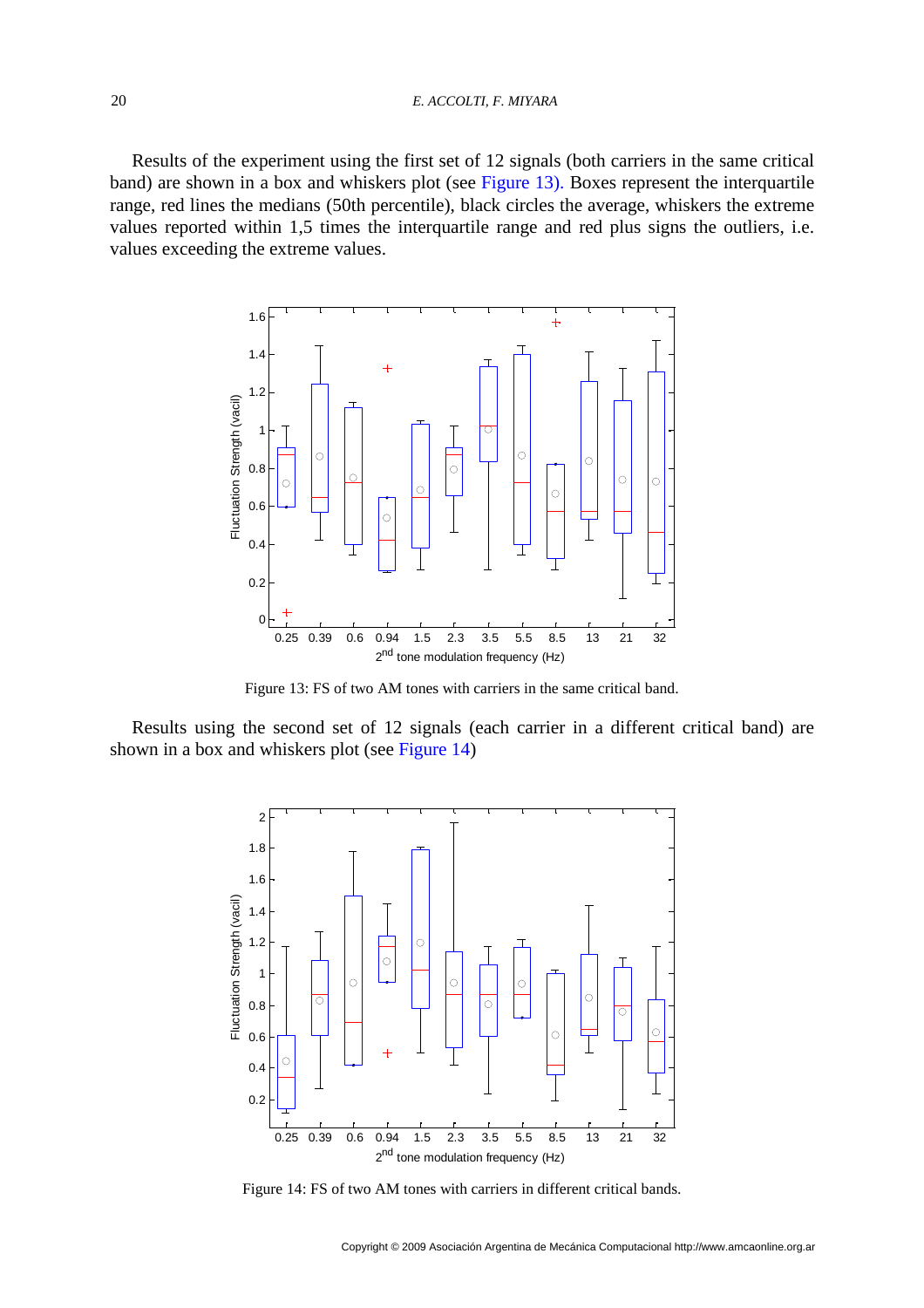For both sets of test signals, the residuals are independent, normally distributed and homocedastic.

In an exploratory study, the correlation of both set of results ( $p = 0.10$ ) with  $\Delta L(z)dz$ ,  $f_{\text{mode}}$ and  $f_{\text{mod},2}$  has been studied. The same correlation analysis was carried out for the subjects treating them as blocks.

Although the data is not correlated even with  $f_{\text{mod},2}$  or  $f_{\text{mod},3}$  an attempt was made to fit them to a polynomial curve. The best fits occurs with constant models for the first set of data and with quadratic models for the second set of data but are not reported because the  $R^2$ statistics was poor (as expected since the correlation is not statistically significant).

# **6 CONCLUSIONS**

Algorithms and procedures for magnitude estimation experiments as well as for training subjects for the proper identification of psychoacoustic parameters have been developed. Furthermore some analysis procedures and algorithms were proposed.

The fluctuation strength of combined sound sources was studied concluding that the estimation models must be extended to take into account this parameter, particularly when the modulation frequency is different for each of the sources.

Some interesting characteristics of AM tone signals with different modulation frequencies were studied, particularly the distribution of the compound modulation frequency and the spectral integration of the global masking pattern difference (as a function of time). Although the experimental data does not show yet significant correlation with those characteristics, it is conjectured that the FS is related to them. The lack of correlation observed is attributed to the spread of the experimental data which, in turn, may be due to an insufficient training.

New research directions point to extend the training procedure for more than a single session in order to avoid fatigue-related effects. Besides, a parallel study of the influence of the instantaneous FS on the global FS should be conducted.

NOTE: This work is part of a research project PICT Nº 38109 financed by the Agencia Nacional de Promoción Científica y Tecnológica (ANPCyT)

# **REFERENCES**

- <span id="page-12-0"></span>Accolti, E., and Miyara, F., Combinación Digital Controlada de Ruidos. *VI Congreso Iberoamericano de Acústica -* FIA 2008, Bs As A090, 2008.
- <span id="page-12-4"></span>Accolti, E., Miyara, F., and Mignini, E., Protocolo de calibración de auriculares audiométricos para su uso en investigación psicoaústica. *Primeras Jornadas Regionales de Acústica -* AdAA 2009, Rosario, 2009. (In Review)
- <span id="page-12-2"></span>Chalupper, J., Modellierung der Lautstärkeschwankung für Normal- und Schwerhörige. Tagungsband, DAGA 2000, DEGA, 2000.
- <span id="page-12-1"></span>Chalupper, J. and Fastl, H., Dynamic loudness model (DLM) for normal and hearing-impaired listeners. *Acta Acustica united with Acustica*, 88(3):378-386, 2002.
- <span id="page-12-5"></span>Espinoza, V., Venegas, R., and Floody, S., Modelo de Sonoridad Utilizando Redes Neuronales. *V Congreso Iberoamericano de Acústica* FIA2006 Santiago de Chile, 2006.
- <span id="page-12-3"></span>Hastings, A., Davies P. and Takata, H., Effects of Modulation on the Quality of Diesel Engine Noise. *Proceedings of the 17th International Congress of Acoustics* ICA 2001, Rome, 2001.